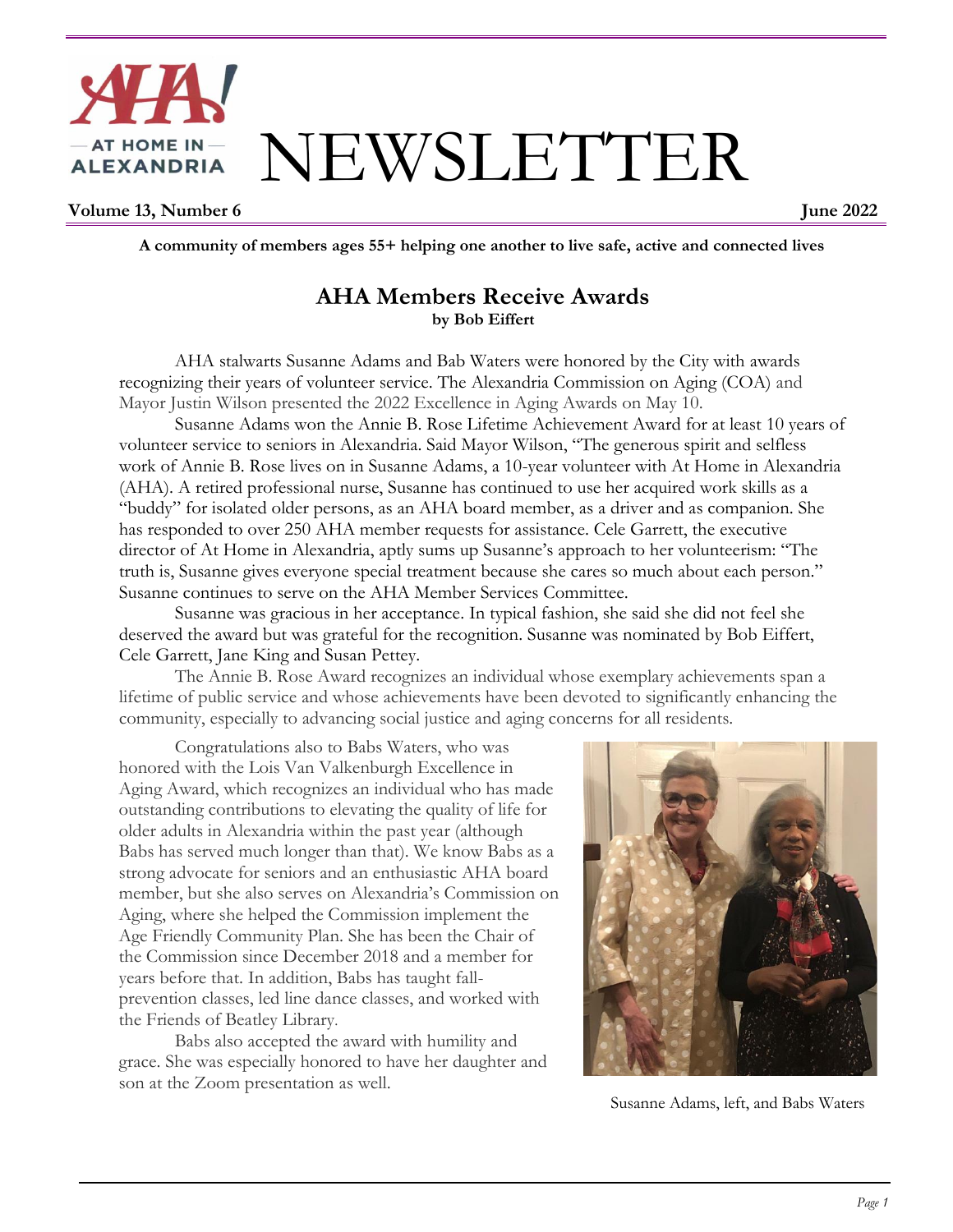# **June 2022 Calendar**

The programs in this calendar are scheduled **via Zoom or in person.** For those scheduled via Zoom, the AHA office will send you the Zoom link after you have registered for a program. The link will allow you to attend via computer or phone.

 If the program is in person, it is limited to only those who are fully vaccinated.

| <b>Date</b>                                                                                                      | <b>Event</b>                                                                                                                     | <b>Time</b>          |
|------------------------------------------------------------------------------------------------------------------|----------------------------------------------------------------------------------------------------------------------------------|----------------------|
| June 10,<br>Fri.                                                                                                 | Movie Group - Discussion of The<br>Imitation Game (Netflix) and Belfast<br>(Amazon Prime), via Zoom.                             | $1-2$ pm             |
| June 11,<br>Sat.                                                                                                 | AHA's 11th Anniversary Happy Hour -<br>Carlyle Room, 2181 Jamieson Avenue.                                                       | 5-7 pm               |
| June 13,<br>Mon.                                                                                                 | Dine Around - A La Lucia's private<br>dining room.                                                                               | $6:30$ pm            |
| June 14,<br>Tues.                                                                                                | What's in the News                                                                                                               | 10 <sub>am</sub>     |
| June 16,<br>Thurs.                                                                                               | Men's Night Out - Aldo's Italian Kitchen,<br>2850 Eisenhower Avenue.                                                             | 5-6:30 pm            |
| June 17,<br>Fri.                                                                                                 | <b>Roundtable</b> – "Spot a Scam!" with<br>Martin Bailey and Trudy Marotta from<br>AARP, via Zoom.                               | 10-11 am             |
| June 21,<br>Tues.                                                                                                | <b>AHA Board Meeting via Zoom</b>                                                                                                | 2-4 pm               |
| June 21,<br>Tues.                                                                                                | Ladies' Night Out - The Pier at Barca, 2<br>Pioneer Mill Way, limit 10.                                                          | 5-7 pm               |
| June 23,<br>Thurs.                                                                                               | Social & Racial Equity Group -<br>In-person tour of the re-opened<br>Freedom House Museum. * Maximum of<br>20 tickets available. | 11 am or<br>11:15 am |
| June 27,<br>Mon.                                                                                                 | <b>Readers' Theater Steve Nelson will</b><br>provide details to those who register.                                              | 2-3:30 pm            |
| June 29,<br>Wed.                                                                                                 | Coffee and Conversation - Alexandria<br>Pastry Shop, Bradlee Shopping Center,<br>3690 H King Street.                             | 10-11:30 am          |
| * There are 10 tickets available for 11:00 am and 10 tickets available<br>for 11:15 am. These are timed entries. |                                                                                                                                  |                      |

#### **Did you know?**

The summer solstice is the two moments during the year when the path of the Sun in the sky is farthest north in the Northern Hemisphere - this year it is June 21 at 5:13a.m. or farthest south in the Southern Hemisphere on December 21.

## **June Program Notes**

**Saturday, June 11 AHA's 11th Anniversary Happy Hour.** We have not been able to celebrate AHA's anniversary for the past two years so a happy hour in June would be just the thing. We won't have a formal program this year. Instead, we will keep things casual and serve beverages and appetizers "potluck style." We have booked the spacious Carlyle Room at 2151 Jamieson Ave. The 4th floor room has an outdoor terrace to enjoy as well.

**Monday, June 13 Dine Around** at A La Lucia restaurant's private dining room at 315 Madison Street, entry on Royal Street. Cost is \$42 for a threecourse dinner or you can order off the regular menu. Contact Nancy Kincaid for more details.

**Thursday, June 16 Men's Night OUT**, at Aldo's Italian Kitchen, 2850 Eisenhower Avenue, Alexandria, VA 22314. The restaurant faces an access road behind the office building. Parking after 5p.m. is free and open without restrictions, despite signs that might say "reserved." RSVP in AHA Hub or call the AHA office by June 14.

**Friday, June 17 Roundtable: Spot a Scam!** Nearly all of us have fallen victim to some level of scam. Guest speakers are AARP volunteers Martin Bailey and Trudy Marotta who are involved with AARP's Fraud Watch Network. The network's goal is to help consumers protect themselves, their families, and their communities from scams and fraud. Have you heard about the Western Union scam case? We will cover the latest scams in the news. Learn more about AARP's free watchdog alerts and other fraud prevention resources to help you better spot and avoid scams.

**Thursday, June 23 Social & Racial Equity Group.** This will be a tour of the reopened City of Alexandria Freedom House Museum, 1315 Duke Street. The museum honors the lives and experiences of the enslaved and free Black people who lived in and were trafficked through Alexandria. There are 10 tickets available for 11a.m. entry and additional 10 tickets for 11:15 entry. Meet in front of the museum. Contact Penelope Roberts for more information.

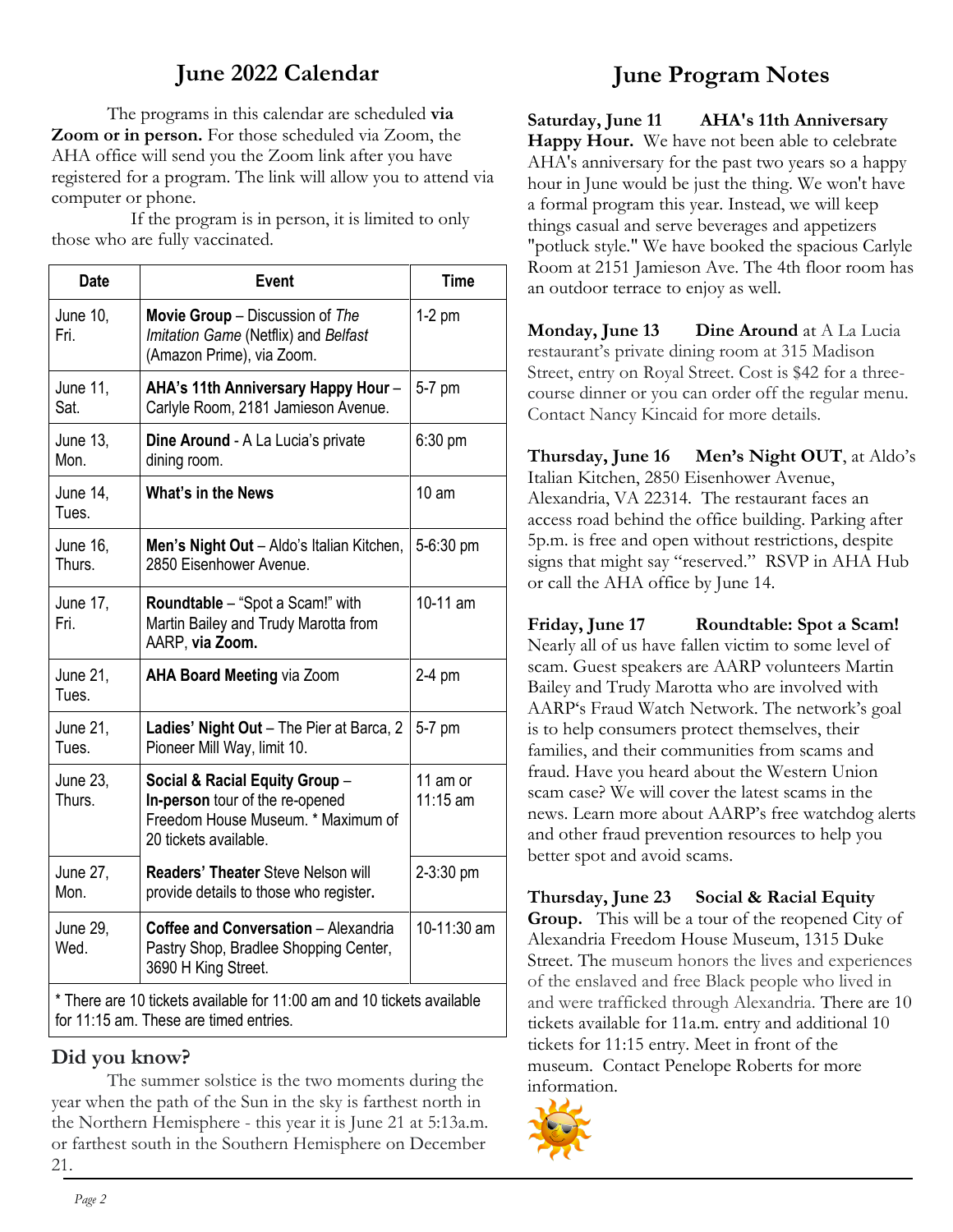## **Adult Protective Services**

AHA's Roundtable discussion group met with Bennie Blackley, shown below, from the City of Alexandria, Division of Aging and Adult Services, who explained Adult Protective Services (APS). APS provides services for adults who are being abused, neglected or exploited and who are:

 18 years or older and physically or mentally disabled or



60 years or older.

APS services include assessing and documenting adults' service needs, determining services needed, and developing a plan to obtain services. Adults receiving Protective Services may live in their own homes, with relatives, in nursing homes, homes for adults, hospitals or group care facilities.

Blackley described the types of abuse that may be investigated to include physical abuse; verbal abuse; neglect by withholding food, medications or services; exploitation in financial matters or fraud. At times, self-neglect may be the issue where an individual may be failing to self-care, such as maintaining personal hygiene or forgetting to take medications or even to eat regularly.

Hoarding as a self-care issue was also addressed. APS has a hoarding task force that specifically addresses this condition, providing counselors who sympathetically work with the individual to address the stressors causing the hoarding tendency and help to manage the situation.

APS takes calls from the public when there is a concern for a neighbor or friend. Details gleaned from confidential interviews will help the staff determine if the concern meets the requirements for investigation. APS reports back to the concerned citizen that the report was followed up but does not provide details of a private nature regarding the issue.

More information, as well as a graphic of calls, is available at [www.alexandriava.gov.](http://www.alexandriava.gov/) Enter Adult Protective Services in the search bar.

APS can be reached at 703-746-5999 for general information. To report an incident, call 703- 746-5778. The Virginia state hotline for APS is 888- 832-3858.

### **The Unexpected Joy of Volunteering by Susan Pettey**

I have chaired an AHA committee for several years and have enjoyed getting to know other AHA members and volunteers through that experience. Last year, I joined the AHA board. More recently, knowing AHA was a bit short on volunteer drivers, I decided to give that a try.

Though I was providing a service for an AHA member, I got so much in return.

A small corps of volunteers supports the needs of many AHA members, providing services like driving, tech support, errands, handyman services, short-term pet care, and decluttering. Many volunteers discover that they often get more back than they give. In exchange for driving to a doctor's appointment, for example, a volunteer may meet a member and make a friend for life.

Roberta McGregor explained that as a result of her volunteer efforts, "I have met some of the most incredible people and have made some close friends. The members are kind and very appreciative." Roberta, a retired registered nurse, has been an AHA volunteer for about five years. She adds, "This has been very rewarding and has provided me with a feeling of having done something valuable and important for another person."

I drove an AHA member to an appointment and learned he was a retired horticulturist. He spoke of his trips around the world to collect plant specimens. We spent the whole drive talking about gardening--when we weren't comparing notes on our favorite restaurants! I look forward to continuing our conversation the next time I drive him.

Volunteering does not need to be timeconsuming, according to AHA Executive Director Cele Garrett. Volunteers can sign up for one or more services per month, depending on the amount of time they have available. At Home in Alexandria relies on volunteers to fulfill its commitments to members. If you have not yet volunteered, why not give it a try?

As Winston Churchill once famously said, "We make a living by what we get, but we make a life by what we give."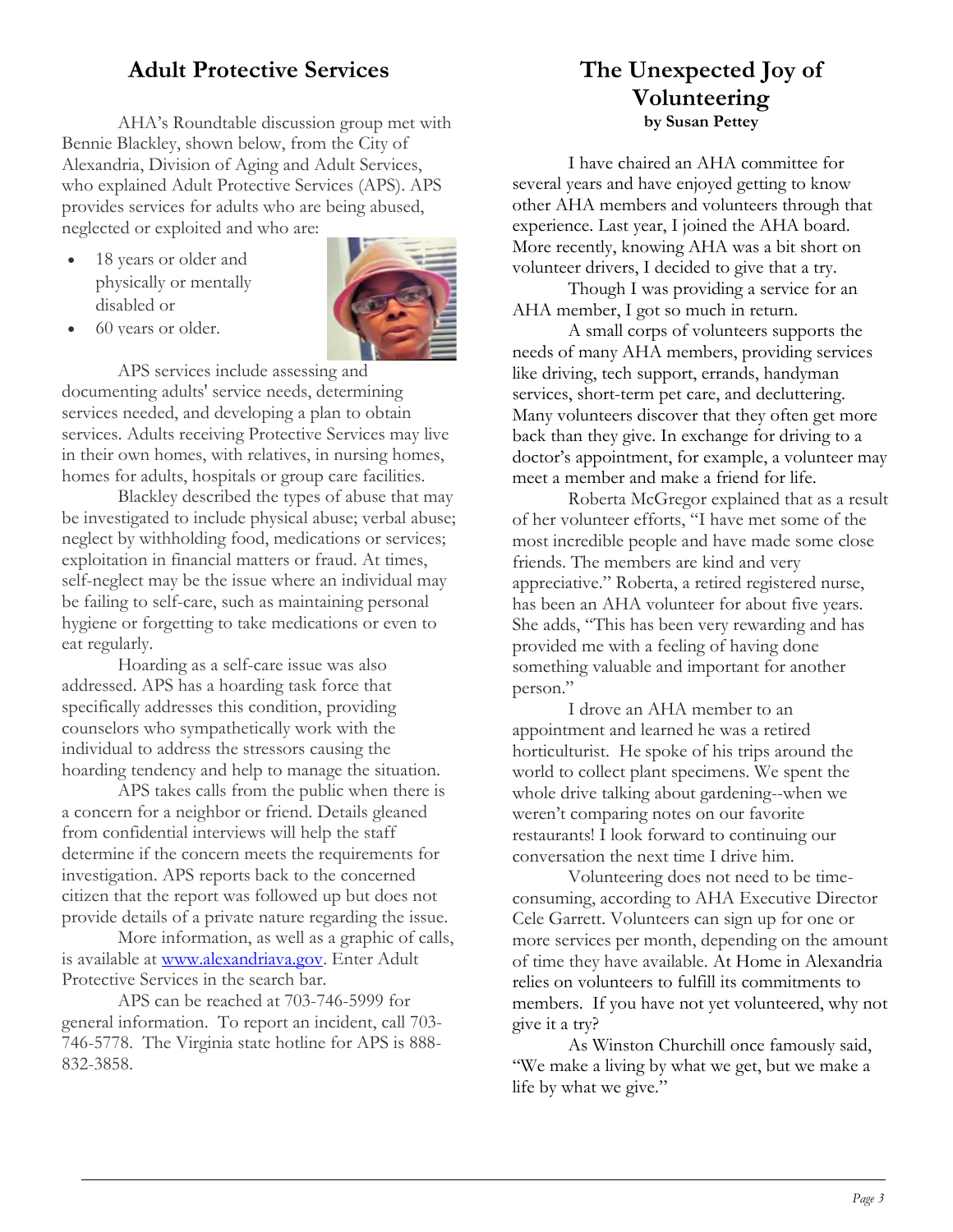## **What's Up With AHA Members, Associates and Volunteers**

A very happy group met at Café 44 for Ladies Night Out – the first outing in almost a year.





**Kathie Fricke, Penny Roberts and Sandy Heistad** at the Mormon Temple Open House. A very rainy day did not stop the visit. Penny reported, "The attractive renovations and the interesting information from the volunteers made it well worth a visit."



Fourteen members enjoyed a Dine Around meal at Tempo Restaurant. Shown here, from left, are **Michael Curry, Bob Eiffert, Joyce Bachman,** and prospective new member **Ed Willis**.

**Julie Gentry**, left below, celebrating her "big zero" birthday with Oregon friends of 41 years. While in Oregon, Julie spent a very windy and cold day at Smith Rock State Park in Terrebone. It's considered one of the seven wonders of Oregon.





 May Happy Hour and birthday celebration, hosted by **Maggie and Barry Stauffer**, left, at their home was a wonderful treat on a very *HOT* evening. The May birthday group - **Carmen Raventos-Suarez, Brenda Bloch-Young, Mary Page Hickey, Julie Gentry, L Liddle, Ernie Lehman and Teddye Clayton** is below, and, at bottom, **Carmen Raventos-Suarez, Mary Page Hickey, Jane King and Sarah and Peter Goodman.** The rosé wine tasting, delicious food, a beautiful cake and sweet desserts made for a special event.

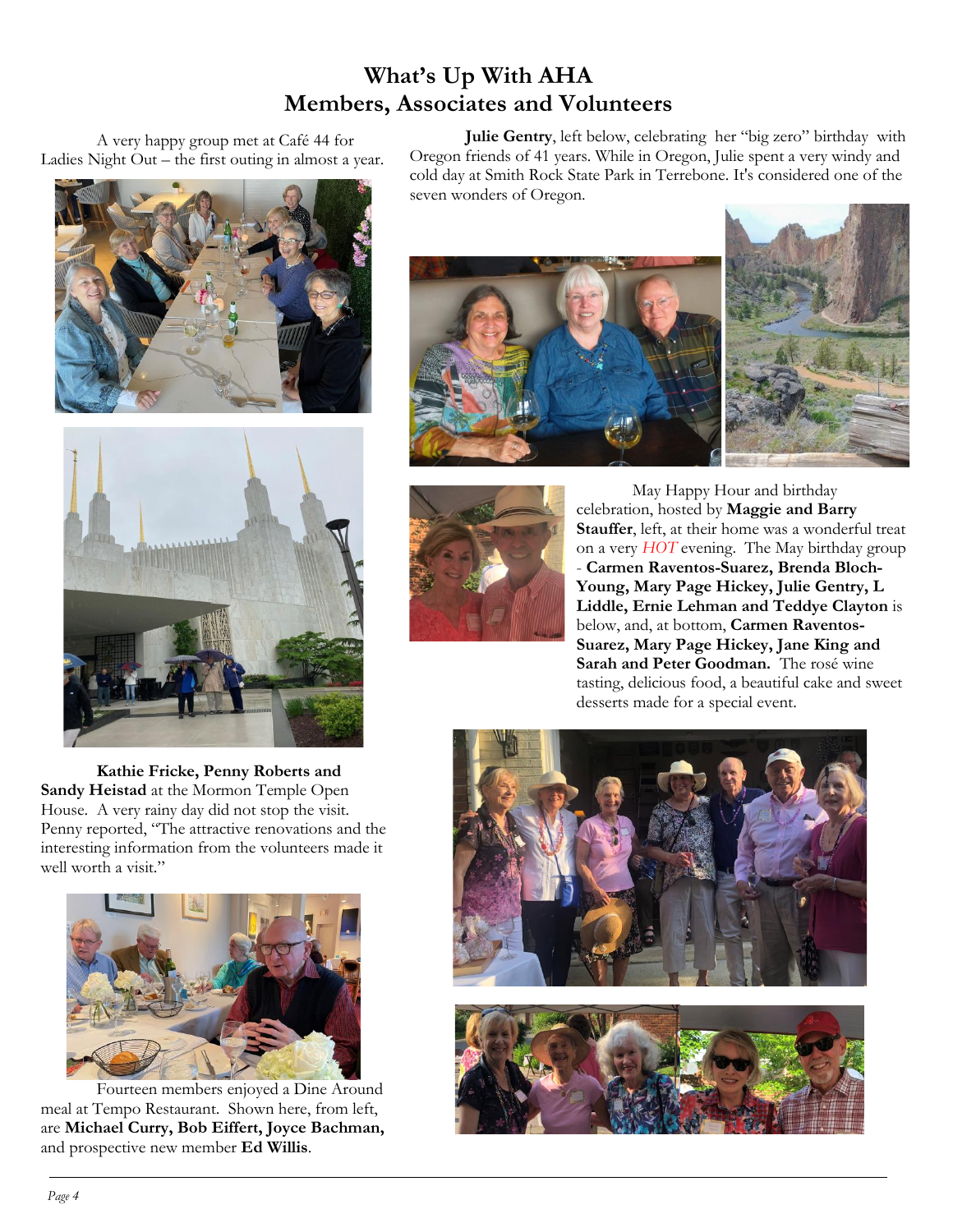## **From Senior Services of Alexandria**

**Senior Law Day** will be held at the First Baptist Church, 2932 King Street, on Saturday, June 4 from 8:30-noon. The theme this year is "What I Wish I Knew." The keynote speaker will be Steve Gurney, publisher of the Positive Aging Sourcebook. Estate planners, financial experts and senior resource specialists will be sharing their knowledge about how to plan ahead to avoid crisis-driven decisions. The event is free, but you must register

at [www.seniorservicesalex.org](http://www.seniorservicesalex.org/) or call Senior Services of Alexandria's office at 703-836-4414, ext. 110.

### **Serving Humor**

**Bob Eiffe**rt wrote an article for the newsletter in which he mistakenly used the word "serviced" instead of "served." Alert proofreader **Susan Pettey** caught the error and suggested he change the wording. She said that she comes from Nebraska, where "serviced" is used to refer to certain types of animal husbandry. Bob immediately agreed to the change.



#### **Board of Directors**

Pamela Nelson, Chair Victoria Almquist, Vice Chair Sherry de Vries, Secretary Kathie Fricke, Treasurer Ruth Arnold Bob Eiffert Sandy Heistad Gretchen Klimoski Susanne O'Neill Adam Perry Susan Pettey Barbara "Babs" Waters

John Veldhuis

**Executive Director** Cecile (Cele) Garrett

**Membership and Marketing Manager** Loretta Darst

**Editor:** Mary Ann Bier

#### **Advisory Council**

 Laurie Blackburn Peter Crouch Louise Kenny Jane King Jessica LeFevre Ernie Lehmann Mitch Opalski Jan Pomerantz Vicki Vasques

**Operations Co-Managers** Dara Surratt and Megan McIntyre

## **Fitness at Home**

by Bill Clayton

It is possible to stay fit at home or in a place without a fitness center, the Mayo Clinic Health Letter says.

There is low-cost equipment for getting into shape when a facility is not available.

 **Fitness tracker** – Worn on the wrist or around the neck, a fitness tracker can keep track of the steps you take – the pace and number, as indictors of your heart rate during exercise.

 **Resistance bands** – Like the bicycle tubes used in the past by the AHA walking group. Looped around a tree or signpost, the stretch bands' resistance is like working with weights. The bands' resistance helps build upper-body and lower-body strength and there are corresponding benefits for balance, flexibility and grip strength, the Mayo Clinic says. (AHA acquired its bike tubes just by asking at repair shops for tubes the shop would have discarded.)

 Other objects that help are **fitness balls**, inflated to be usable but not too firm to grasp; **dumbbells** for weight training (their use benefits the limbs and body core); **jump ropes** for a good cardiovascular workout.

**Caution:** Work into a new fitness regimen gradually; don't overdo. Use jump ropes, for example, only when your balance is good.

#### \*\*\*\*\*\*\*\*\*\*\* **COVID Test Kits Available**

Households in the U.S. are eligible to order eight additional test kits from

<https://special.usps.com/testkits>

The USPS said the order will ship in two separate packages, four tests in each package.

Coronavirus cases are rising but no one really knows by how much. Governments are sharing less data and official numbers do not include most at-home results. We may know of many vaccinated and boosted people who have tested positive. Home testing helps us isolate if the test is positive or if we have been in the presence of others who test positive.

#### **CONTACT US**

**At Home in Alexandria 3139 Mt. Vernon Avenue Alexandria, VA 22305 703-231-0824**

[aha@athomeinalexandria.org](mailto:aha@athomeinalexandria.org) [www.athomeinalexandria.org](http://www.athomeinalexandria.org/)